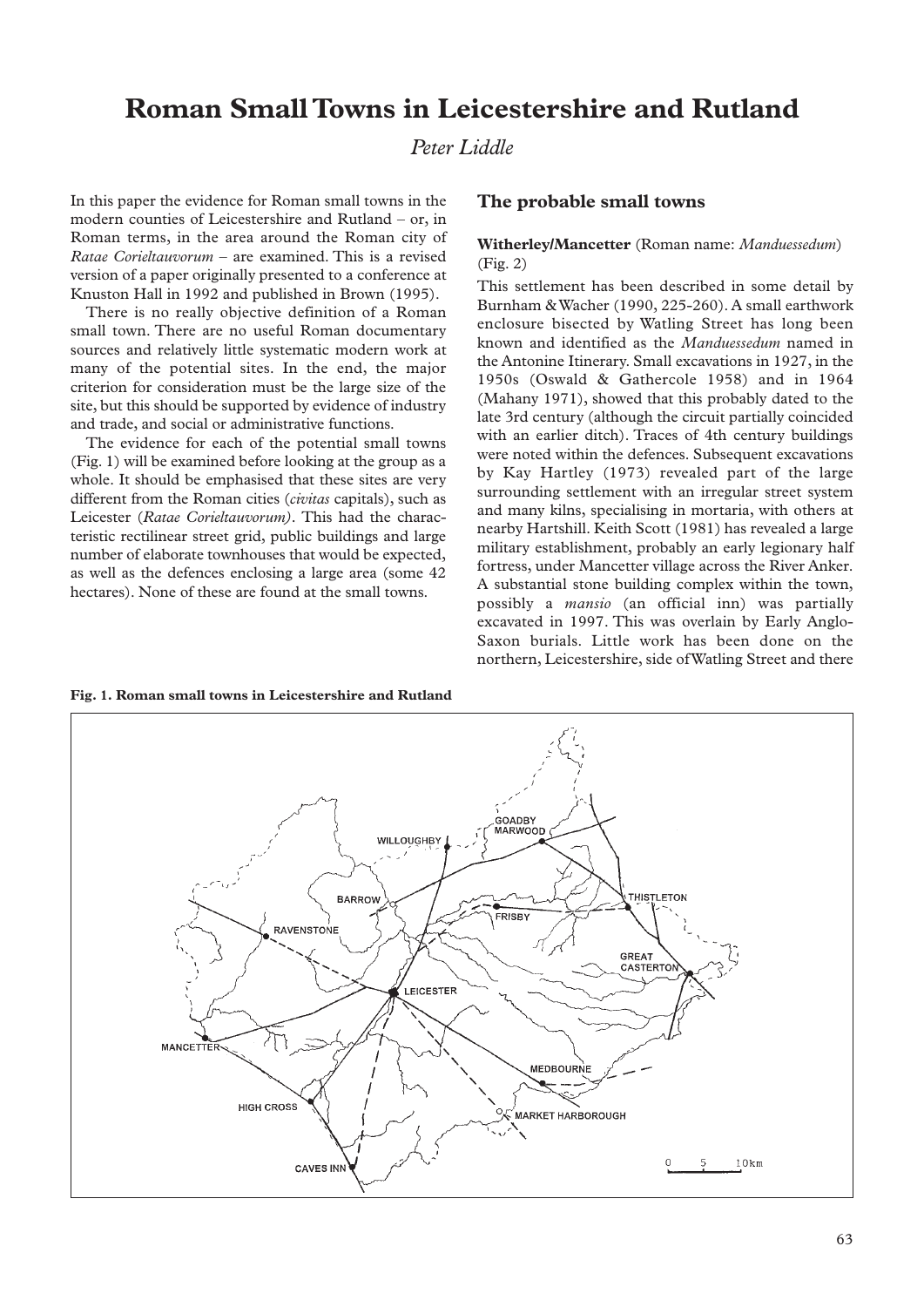

**Key for all site plans**



**Fig. 2.Witherley/Mancetter**

are some indications that the settlement may extend some distance on this side as well. This is supported by small-scale work by the late Keith Scott in 1993, which appears to show a side street running north from Watling Street (K Scott, *pers. comm.*). Malcolm Lockett of Hinckley Fieldwork Group has noted Roman pottery scatters stretching along the north side of Watling Street as far as the junction with Fen Lane.

#### **High Cross** (Roman name: *Venonae*) (Fig. 3)

The site was well known as early as the 17th century. All the early writers mention prolific finds of Roman coins.

**Fig. 3. High Cross**





**Fig. 4. Caves Inn Farm**

The county historian Burton (who lived near the site) says 'on both sides of the way have been ploughed and digged up many ancient Romayne coynes, great square stones and bricks and other rubble of that ancient Roman building'. Ashmole, in 1657 added 'At High Cross … is the foundation (as I guess) of a Roman temple about six yards long, and four yards broad; and where they say, not long since, was a thing like a silver mace dug up'. Dugdale notes that ovens and wells had also been found and states (in a reference very worrying for fieldwalkers) 'the earth … being of a darker colour and of such rankness that much of it hath been carryed by the housbandmen to further distances, like dung, to make the ground more fertile'. Early work is summarised by Pickering (1935). Widening of the A5 (Watling Street) led to excavations by Ernest Greenfield and Graham Webster (1965) and a watching brief by Jack Lucas, which produced evidence of timber buildings fronting the main roads. A tessellated pavement was, apparently seen in situ, as were burials, but no records of their exact locations can be traced.

A recent campaign of fieldwalking by the Lutterworth Archaeological Fieldwork Group has defined the shape of the scatter around the road junction. As yet, the only evidence of industry is in the form of iron slag. A new survey, combining fieldwalking and metal detecting, is now being conducted by Nigel Clamp with the permission of English Heritage. Jim Pickering has photographed probable defences from the air. There appears to be a relatively small double ditched enclosure around the road junction but the full circuit is not known. A villa - at least a stone building producing *tesserae* - has been found by the Sapcote Fieldwork Group some 450 metres away to the east.

## **Caves Inn Farm** (Roman name: *Tripontium*) (Fig. 4)

Roman finds have been known in the vicinity of Caves Inn since the 17th century and considerable amounts of material were collected from gravel pits in the 19th and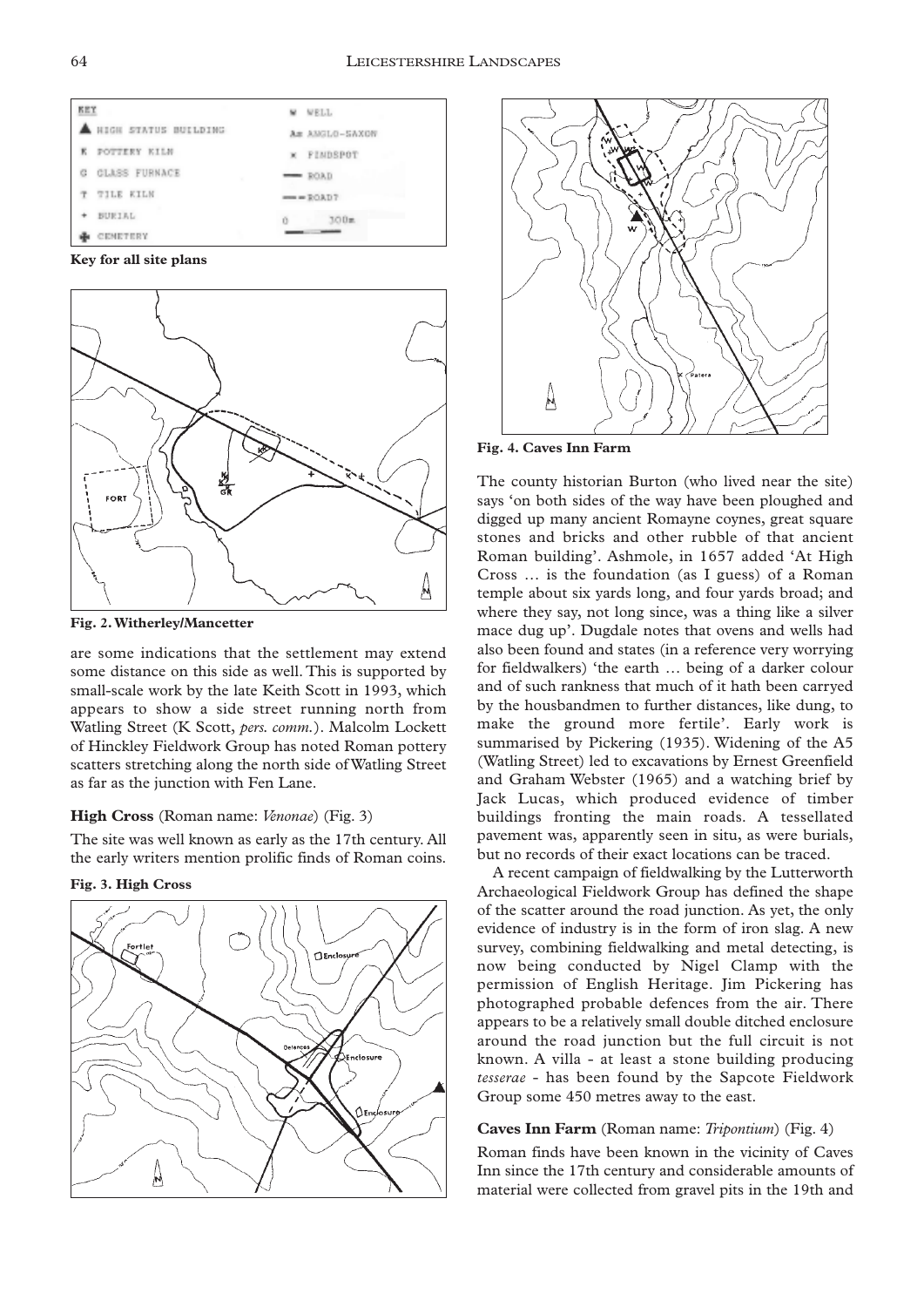

**Fig. 5. Market Harborough**

early 20th centuries (early finds summarised by Pickering 1935,71-80). Long-running excavations by the Rugby Archaeological Society led by Jack Lucas, have produced a wealth of knowledge about this site that would otherwise have disappeared without record (Lucas 1997). They excavated a small (*c.*0.8 ha) rectangular defended area defined by a ditch 4.3m wide and 2.5m deep.This was bisected by Watling Street and dated to the 4th century. It lies within a considerable area on each side of the road, which has produced wells, gullies, pits, timber buildings, burials and some iron slag and furnaces (Cameron & Lucas 1972). The rescue nature of the excavations has meant that, all too often, only fragmentary structures were revealed. Also, the area fronting Watling Street, where most buildings would be expected, was not threatened and, therefore, not excavated. The area has been heavily quarried so the limits of the settlement, particularly on the Leicestershire side, can probably not now be established.There is no indication of pre-Flavian occupation, although by the early 2nd century the site was intensely settled. A military skillet comes from quarries southeast of the known settlement and has been seen as evidence of a fort (Webster 1966). A stone building complex arranged around a courtyard lies on the southern fringes of the settlement and has been identified – very plausibly - as a *mansio* (Lucas 1981). A bathhouse attached to this complex is currently being excavated (Lucas 1997).

#### **Market Harborough** (Roman name unknown) (Fig. 5)

The best candidate so far known is at The Ridgeway, Market Harborough. Querns and a few sherds of Iron Age pottery were found here in the 1930s, but it was not until houses were built in the 1950s that Roman material was found. Since then fourteen gardens have produced material including four hundred sherds and coins (mostly from an appeal to residents in the early 1980s). The coins are late 3rd and 4th century, but the pottery sequence runs from the late Iron Age to the late Roman period. Fieldwalking is impossible because the area behind the houses is permanent pasture with prominent ridge and furrow, but several sherds have been picked up there. At least seven hectares of material is indicated. The topography – on a flat topped ridge



**Fig. 6. Medbourne**

close to a river crossing with some (admittedly tenuous) indications of a Roman road – is reminiscent of the other small town sites.

#### **Medbourne** (Roman name unknown) (Fig. 6)

Around 1800 work by John Tailby of Slawston (mobilising 'rude ploughboys and illiterate shepherds' to do the actual fieldwork) partly defined a large scatter of Roman material on Mill Hill, which produced many hundreds of coins (Nichols 1798, 717 and 1800, 540). Despite the large numbers of coins recovered, a coin list is now difficult to compile, as most of the coins have been lost without record.The few that can be identified range from Republican to Honorius. A fieldwalking survey has produced a very large pottery scatter defining a settlement mostly along the Gartree Road, with a substantial northern extension, presumably indicating an otherwise unknown road running out to the north. Sample excavation has produced evidence of one relatively large stone building, a number of other stone and timber structures (none complete, but probably low status), wells, ditches, gullies, iron working hearths and inhumation burials of



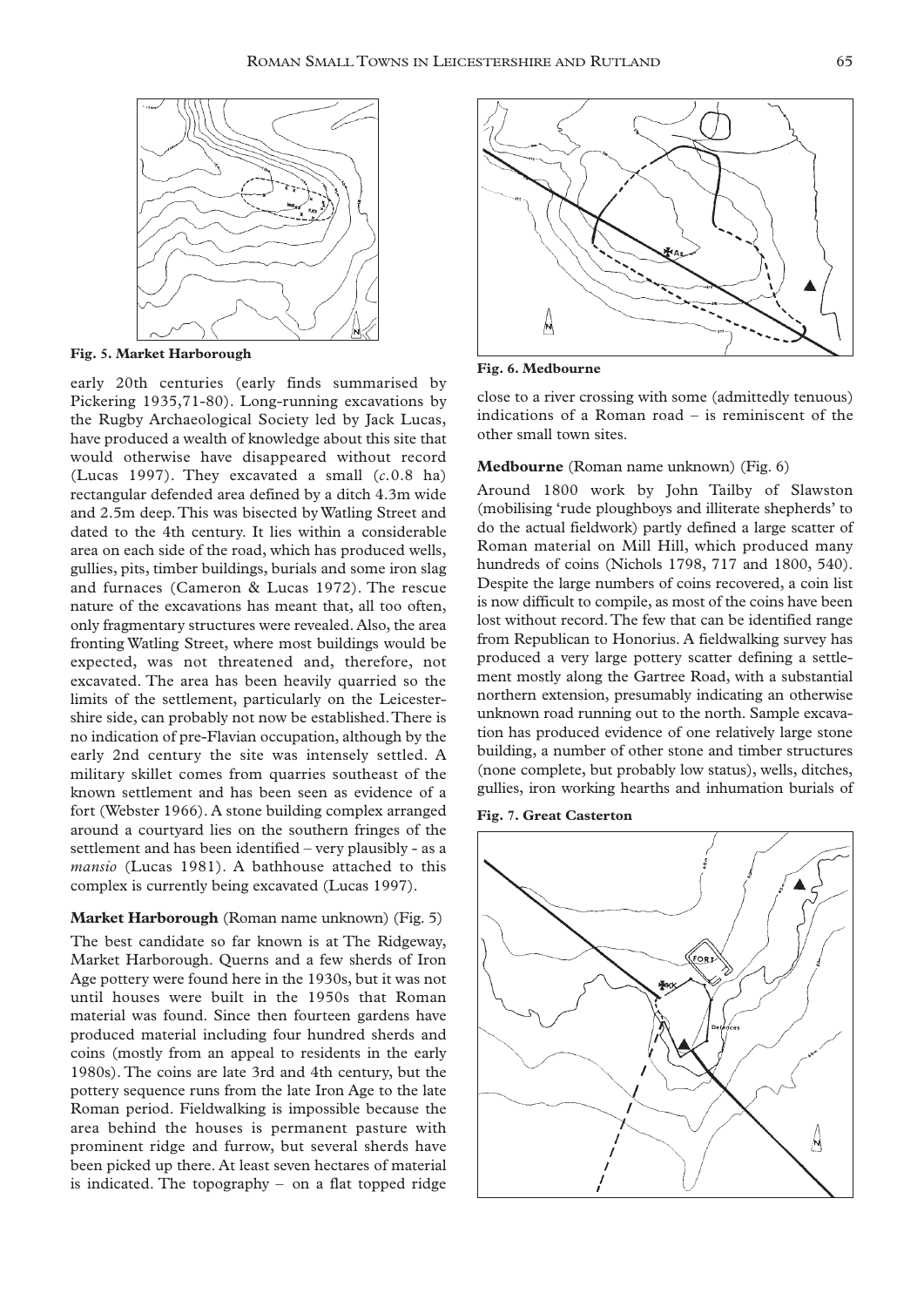Anglo-Saxon date (Pollard 1992 and 1996). Iron Age and early Anglo-Saxon material has also been recorded. Rather poorly defined cropmarks suggest a pattern of ditched enclosures over (at least) part of the site. A high status building lies, detached from the town, in the valley of the Medbourne Brook under the modern village. A large mosaic was found in the 18th and drawn in the 19th century (Dibden & Hill 1862). Recent work is beginning to piece together some details of the complex. A possible bathhouse and a suite of rooms linked by a corridor have been recorded. Both Iron Age and Anglo-Saxon pottery are known from the site.

#### **Great Casterton** (Roman name unknown) (Fig. 7)

Great Casterton is the other Leicestershire site considered by Burnham and Wacher (1990, 130-5). Roman defences and finds have long been known but the first modern work was carried out at University of Nottingham Summer Schools in the 1950s led by Philip Corder (1951, 1954, 1961). The earliest phase of settlement appears to be a Roman fort, immediately east of the later town (although a recent evaluation found a small amount of Iron Age pottery within the town defences).The fort was occupied from the 40s to the 80s AD (Todd 1968).The town defences enclose some 7.3 ha and were built in the late 2nd century. Corder trenched extensively within the defences but did not find any streets and he described the density of occupation as 'rather sparse'. However, only 1-2% of the interior was examined and six stone structures were revealed, while the Ermine Street frontage - where most structures would be expected - was hardly touched. Much slag was found as well as two pottery kilns producing colour-coated wares of the second half of the 2nd century to the north of the defences. A recent evaluation has produced evidence of bronze working. A cemetery also lay north of the defences and this also produced early Anglo-Saxon burials (Mahany and Grainger, unpublished).

The reason for the provision of defences enclosing a large proportion of this settlement in contrast to all the other Leicestershire small town sites is quite unknown. It

**Fig. 8.Thistleton/Market Overton**



may be because it had a higher status, perhaps as a *pagus* centre (a subdivision of a *civitas*), or because a strategic decision had been made to defend settlements along Ermine Street. Substantial stone buildings, including a bathhouse, are known just inside the south gate, perhaps associated with a *mansio*. A large villa complex is known some 800m to the northeast. Fieldwork is currently being undertaken by the Framland Group (FLAG) in the area between town and villa. This should shed some light on the relationship between the two.

#### **Thistleton/Market Overton** (Roman name unknown) (Fig. 8)

The site was noted by early antiquaries, particularly Stukeley, who visited in 1733. Huge numbers of coins ranging from late Iron Age to late Roman have been recovered over the years (certainly several thousand). Early sources refer to 'a wall that enclosed a kind of court' said to be *c.* 100 feet square and in 1910 'the foundations of a wall quite 4 feet wide showing several openings, evidently gateways, and enclosing about 4 acres' is mentioned (Philips 1910). Neither of these structures (if indeed they are different) can now be identified, unless one is the *temenos* of the temple complex. An enclosure of 4 acres could be like the ones at Mancetter and *Tripontium*. Pottery kilns are known within a kilometre to the west.

In the 1950s Ernest Greenfield, in advance of ironstone quarrying, excavated a strip across the site. Although this has been written up, it remains unpublished and I am indebted to David Jennings for a copy of the plan of this work. Greenfield' s interim report notes that he found seven stone buildings, postholes, three wells, a series of gullies, twenty three circular hearths, seventy five pits, sixty two much-used oven bases, twenty six small stone quarries and a cemetery. Clearly, this is a slice across a busy settlement where iron smelting was a major activity (Greenfield 1958).

Immediately north of this J K St Joseph photographed from the air a temple complex within an enclosure, presumably a *temenos*, which was also excavated by Greenfield, although it was never quarried.The sequence apparently starts with a circular Iron Age timber building. The second phase was also circular with limestone walls and was *c.*13.5m in diameter with a crushed stone floor. A tessellated floor in a red and white checkerboard pattern was laid before it was rebuilt as a basilican temple, some 20m x 14m with thick limestone walls. A votive object is dedicated to Veteris. Within the *temenos* a long subsidiary building with a corridor on its west side lay at right angles to the basilica (Greenfield 1962; Lewis 1966, 84 & 93-5). Iron Age pottery and 13 Corieltauvian coins were associated with the early phase. From the town as a whole twenty-nine Iron Age coins, mostly Corieltauvian silver units and half units (*pers. comm.* J May) are known - by far the most from any of the small towns in Leicestershire and Rutland, but in line with a number of those in Lincolnshire (May 1984).

A fieldwalking survey by the local fieldwork group, led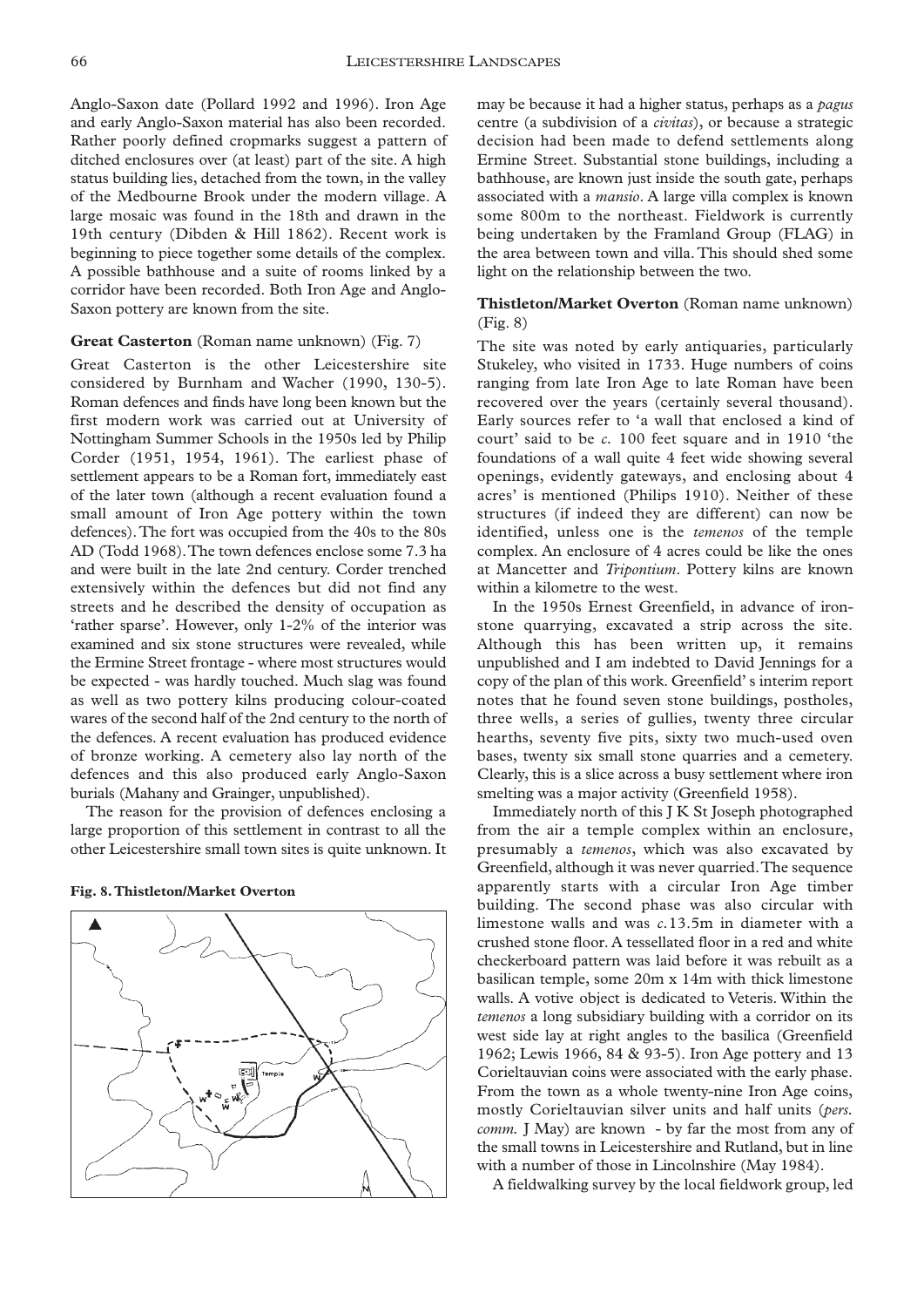

**Fig. 9. Goadby Marwood**

by Kate Don, is currently under way. This should help us to more fully understand this site.

## **Goadby Marwood (Eaton parish)** (Roman name unknown) (Fig. 9)

This site was first noted in 1952 during ironstone quarrying. It was partly recorded by Mr Eli Coy, the quarry manager who noted 'signs of buildings' (mostly stones), a 'plaster floor ... similar to concrete' presumably *opus signinum*), a north-south cobbled road, an old quarry and twelve stone-lined wells. Four of these are in a southwest to northeast line and six in a southeast to northwest line and they almost certainly relate to buildings fronting the main roads through the site. 'Numerous shallow pits, roughly oval in shape [which] contained calcined stone and slag from the smelting of ironstone' were found in topsoil clearing and are clearly Roman bowl furnaces. Many skeletons were noted in the southern part of the site (partly published in Abbott 1956).

Since 1982 metal detecting over the back-filled quarry has produced hundreds of Roman coins (of which well over a hundred have been identified at the Jewry Wall Museum), one *Corieltauvian* stater, over sixty brooches and many small finds. These include finger rings, belt fittings, dice, leather working stamps, spoons, keys, knives, bracelets, seal boxes, pendants, pins, weights etc. There is also a figurine of Mercury and a votive axe hinting at a religious dimension. Recent fieldwork has shown that the site extends to the northwest and that an 'island' of surviving archaeology exists between old quarries.

The next hamlet to the south of Goadby is called Wycomb making this one of a group of small towns associated with the *wicham* names noted by Margaret Gelling (1967).



**Fig. 10.Willoughby on the Wolds/Wymeswold**

#### **Frisby/Kirby Bellars** (Roman name unknown)

Little work has yet been done on this site, which was found by members of the East Leicestershire Detecting Group. However, it is clear that a dense scatter of Roman pottery, coins, brooches and small finds runs along the line of the Roman road from Thistleton to Leicester. The size of the scatter is uncertain as it disappears under permanent pasture, but it is clearly a large site and is very likely to be a town.

## **Willoughby on the Wolds/Wymeswold** (Roman name: Vernemetum) (Fig. 10)

Stukeley visited the site in 1722 when the area was under open field agriculture, and his observations are still the basis for our understanding of it. An area of dark soil associated with Roman material was visible on the northern (Nottinghamshire) side of the valley of the Willoughby Brook and similar evidence was visible on the south side of the valley in an area called 'Wells'. Rescue excavations by Malcolm Dean have been published by Gavin Kinsley (1993). These confirmed the line of the Fosse Way some way to the west of the modern A46 and produced one unequivocal rectangular timber building, and a spread of stone which may represent a robbed out stone building. Fragments of other timber buildings were also seen and a stone column fragment of 3rd-4th century date was recovered which clearly indicates a sophisticated stone building in the vicinity. A series of enclosures defined by ditches was recorded near the road. Recent metal detecting in the southern (Leics) area has produced many Roman coins, brooches (mostly Ist-2nd century in date) and other small finds, including rings, pins, bracelets and strap-ends (as well as Middle/Late Anglo-Saxon material). Stukeley spoke to a farmer who had ploughed up tessellated pavements but whether these were in the settlement or belong to a villa lying close by is not known (Nichols 1795, 120-1). The Roman name, *Vernemetum*, means Great Sacred Grove. The location of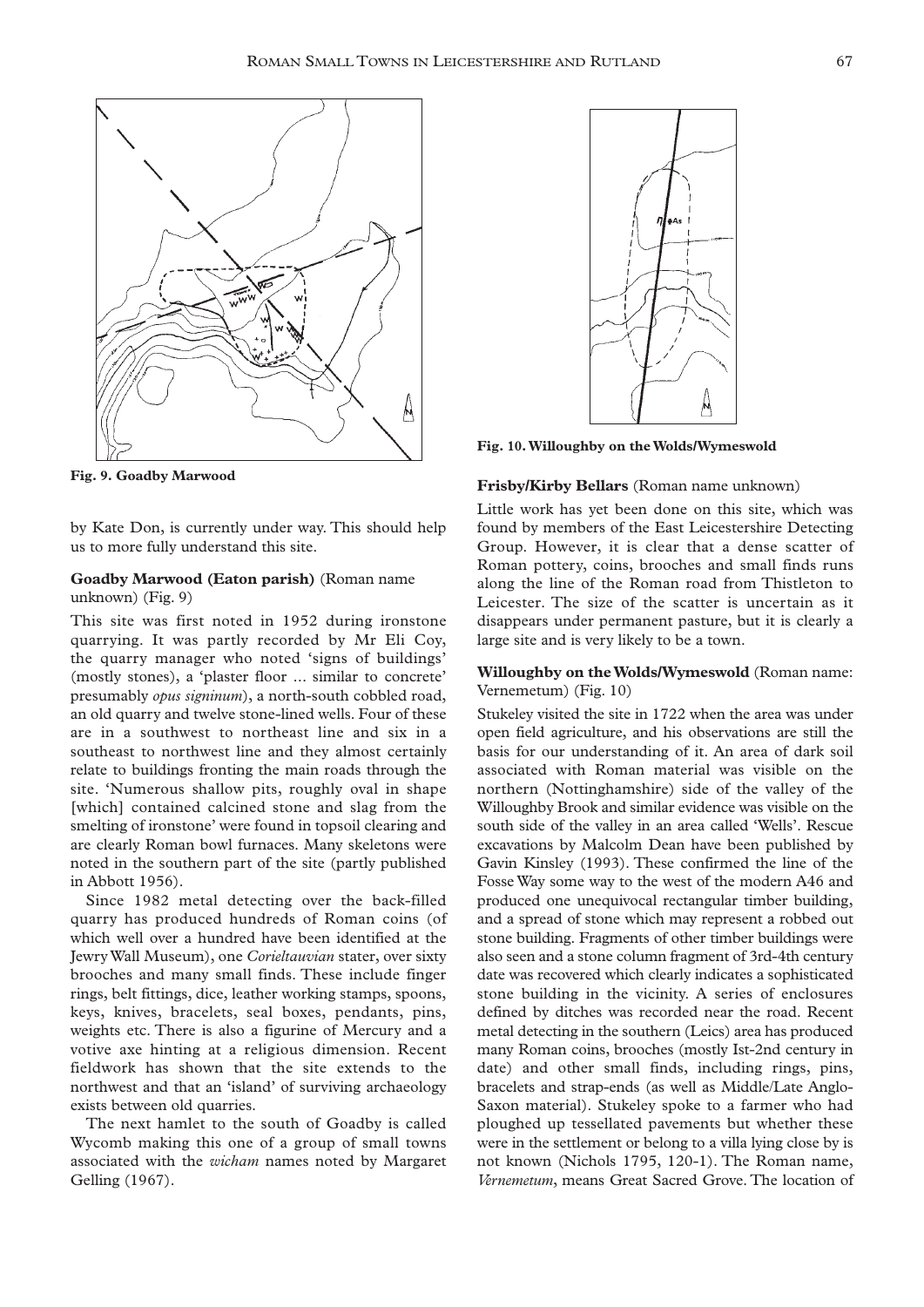

**Fig. 11. Barrow-on-Soar/Quorndon**

this *nemeton* is unknown but the 'Wells' area where there are springs on the hilltop is an appropriate location. Systematic fieldwork would help, but already both Iron Age and Anglo-Saxon pottery has been recovered, while a large Anglo-Saxon inhumation cemetery of over 120 burials was excavated in the 1960s (Kinsley 1993).

#### **Barrow-on-Soar/Quorndon** (Roman name

unknown) (Fig. 11)

This site lies north of Leicester where the Salt Way crosses the River Soar. The area alongside the river crossing is permanent pasture on each side. Much Roman pottery (over 1,600 sherds) and a few coins with some building material were recovered during gravel quarrying in the 1950s. Recently a considerable number of Roman coins and small finds has been produced by metal-detecting on a site nearby on the west bank of the River Soar in Quorndon parish. Other finds have been found in and around Barrow-on-Soar. It is still unclear whether these finds represent a large settlement or a series of small sites. It is hoped to launch a fieldwork group in Barrow and this will be a major problem to be tackled.

#### **Fig. 12. Ravenstone/Ibstock**



## **Ravenstone/lbstock** (Roman name unknown) (Fig. 12)

This site was discovered in 1976. Local fieldworker, Arthur Hurst, found a single pit during the construction of a power line and 400m to the southeast Jim Pickering photographed a series of cropmarks. It took eight years of fieldwork by Arthur Hurst and the North-West Leicestershire Archaeological Fieldwork Group to fill the gap. Pottery survived poorly because of the acid nature of the soil and the site was under-estimated, leading to partial destruction by opencast mining and an associated treatment works. In 1981 three pottery kilns, producing grey ware probably of 3rd century date, a later tile kiln, a cemetery, a circular stone building, 10.5m in diameter, and an Anglo-Saxon post-built rectangular building some 4m x 6m, were excavated at the west end of the site (Lucas 1981). In 1984 eight Roman buildings – all simple stone strip buildings – were noted in a watching brief in the central sector. A v-shaped ditch with a square-cut cleaning channel forming the rounded corner of an enclosure was also noted, strongly suggesting a Roman fort. Only the eastern sector of the site remains substantially undamaged.The site is clearly aligned on a Roman road running west-north-west to east-south-east (although this was not seen in the watching brief). This has recently been traced for some 25km to join Ryknield Street and, in the other direction, must run to Leicester (Liddle & Hartley 1994). A rectangular cropmark north of the site coincides with a Roman pottery scatter and seems to include 3 other pottery kilns. The records of the late Arthur Hurst's work have been lodged with Leicestershire Museums and it is hoped to publish them with the results of the 1981 excavations.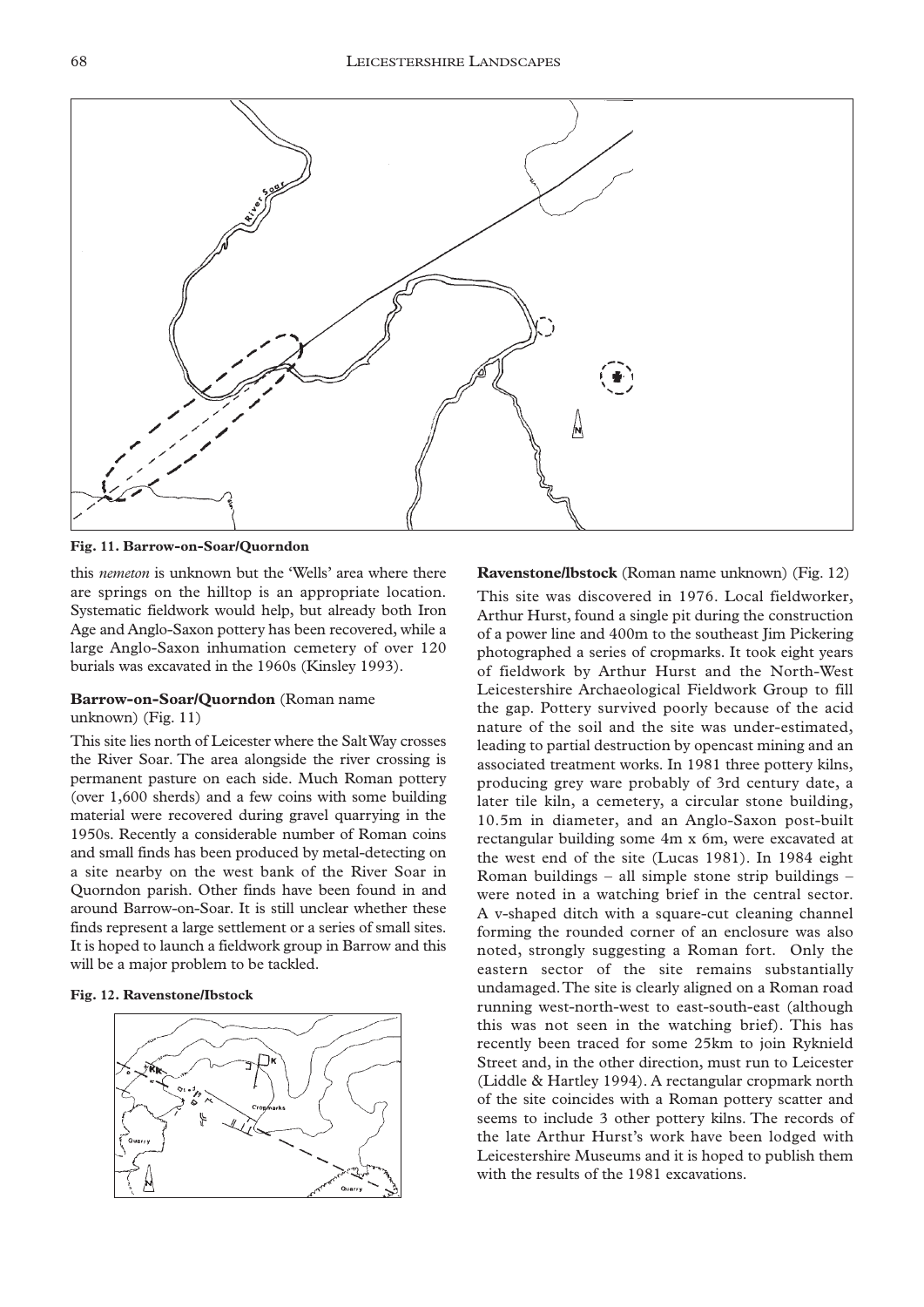## **Other possible sites**

The spacing of the sites is in general remarkably even except in the east of Leicestershire, where there is a prominent gap, although this has been reduced by the discovery of the site at Frisby/Kirby Bellars. Certainly the area supported an Iron Age centre at Burrough Hillwhere small-scale excavation has revealed occupation well into the 4th century AD. Not enough is known to assess its Roman status. Some 10km south of Burrough a large cropmark enclosure has been recorded at Skeffington. It is almost of hill fort proportions. Metal detecting has produced over 200 coins, over 40 brooches, steelyard weights etc. More work is required to properly assess the site (C Dawson, *pers. comm*.), but details of the finds are held in the Leicestershire Sites and Monuments Record and it is clear that the material spans the entire period from the late Iron Age to the late Roman period.

There are other small town sites that must have served parts of Leicestershire that lie just across the boundaries in neighbouring counties. These include Red Hill in Ratcliffe-on-Soar parish, Notts, where a large site is associated with a temple site and Ashton in Northants, where there was a substantial iron industry.These help to fill some of the apparent gaps, but a site between Market Harborough and *Tripontium* may be expected, although this could lie in either Leicestershire or Northants.

### **The small towns as a group**

#### **General**

The definition of what constitutes a small town is somewhat subjective. By no means all scholars would include all the sites noted above. There is enough evidence to say that they are all likely to be nucleated settlements. Some of these sites could be alternatively characterised as villages. While this cannot be entirely ruled out it is striking that this class of settlement is remarkably evenly spaced. This suggests that they perform a function for a surrounding region. The distribution is very similar to that of medieval market towns. Although never coinciding, there is a close correspondence between the two groups of sites. A similar function might be suspected. Markets are difficult to find archaeologically, although the large number of low value coins that are normally found on these sites surely argues for some form of regular commercial activity. Administrative and social activities can be equally difficult. Even industrial activity may not be entirely straightforward. Archaeologists tend to look for evidence of metal-working and pottery production to suggest an industrial element at our small towns, but it should be noted that the documentary evidence from medieval towns indicates that agricultural processing, such as leather working, brewing and baking were predominant, but are less easy to find.

#### **Siting**

All the definite sites are on known Roman roads and most (and perhaps all) are at or near road junctions. Most are close to river or stream crossings where communications would be channelled.

## **Origin**

The origin of the settlements is generally uncertain because of the lack of excavation at most of the sites. Although not yet fully published, the interims strongly suggest that Thistleton had an Iron Age origin and the temple and coin finds argue for a high status, perhaps a Corieltauvian royal centre. Elsewhere, small excavations have produced Iron Age material underlying the small towns at Medbourne and High Cross. Many writers have seen Roman military activity as the origin of a large proportion of small town sites – with Great Casterton as a classic example and Mancetter/Witherley, and perhaps Ibstock/Ravenstone in the same category. It would be foolish to deny that this must sometimes have been the case, but it should be remembered that military establishments were sometimes placed to police existing Iron Age settlements (as at Leicester) and the discovery of some Iron Age material at Great Casterton raises some doubt even here.

#### **Character**

Our present estimates of size may well be in need of considerable revision. Recent work at Medbourne and Goadby Marwood, for example, has shown them to be bigger than previously known, while at High Cross the site has proved to be smaller. More work is clearly needed.

Defences indicate official interest in some of the settlements. The large investment in town defences at Leicester is not surprising but why Great Casterton should be singled out for town walls is more problematic. The small enclosures on Watling Street are quite different in character, defending only a tiny area within the settlement.These have been termed *burgi* by Graham Webster (1974) but resemble nothing more than secure lorry parks for traffic along the Watling Street. It may be that the series of sites along Ermine Street is an earlier, and more ambitious, version of the same thing or was designed to act as a backstop to the coastal defences.

#### **Industry, coins and buildings**

Bearing in mind the relatively small amount of work undertaken at many of these sites, it is remarkable that virtually all produce evidence of industry, mostly pottery making and iron working, but also glass making (Mancetter), tile making (Ravenstone), bronze working (Great Casterton) and leather working, indicated by metal punches (Goadby Marwood). Commercial activity is surely indicated by the huge numbers of coins produced by these sites (literally thousands are known from some of the better documented ones). The strip buildings known at many of the sites probably fall into the same sort of context, being best interpreted as, for